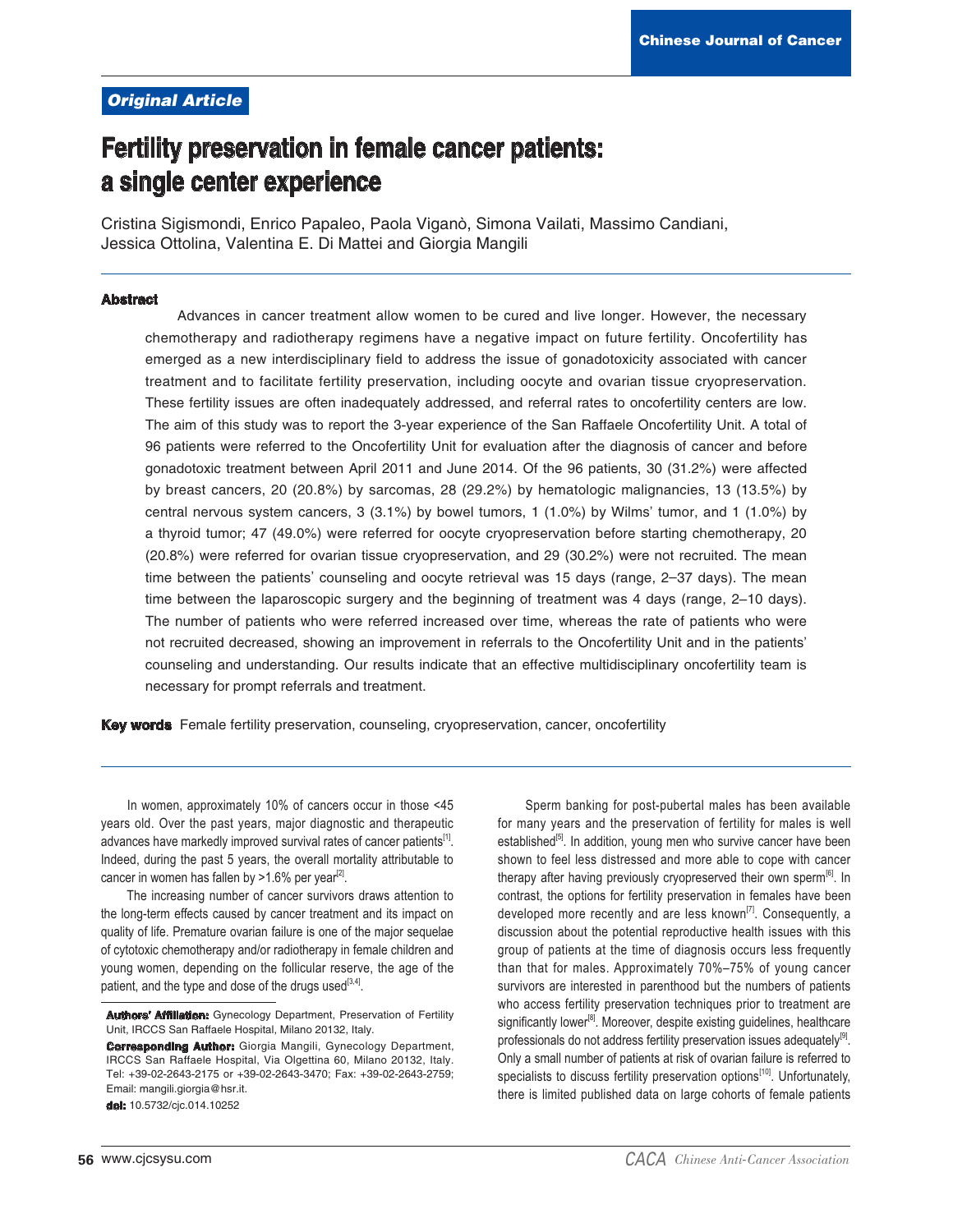who received pretreatment counseling $[11]$ .

 Embryo cryopreservation is one of the methods available to females to preserve fertility; however, this technique is not allowed in Italy. Recently, substantial improvements have increased the available options, specifically oocyte and ovarian tissue cryopreservation. Patients should be counseled about fertility preservation strategies and need to know which options are the most practical for them $<sup>[12]</sup>$ .</sup> We report the experience of the San Raffaele Oncofertility Unit in this regard.

# **Patients and Methods**

 Data from patients referred to the San Raffaele Oncofertility Unit after cancer diagnosis and before gonadotoxic treatment between April 2011 and June 2014 were retrospectively analyzed. During counseling, a gynecologic oncologist, a reproductive gynecologist, and a psychologist evaluated the patient together. Patients less than 41 years of age could be referred to fertility preservation strategies. An anti-mullerian hormone (AMH) test was proposed as a marker of ovarian reserve (tested before the treatment, 6 and 12 months after the treatment, and then once every year).

 The prepubertal girls and women that could not delay chemotherapy were referred for ovarian tissue cryopreservation. Ovarian biopsies were obtained during laparoscopic surgery. The patients at reproductive age and in whom ovarian stimulation was not contraindicated were referred for oocyte cryopreservation. The patients with hormone receptor–positive breast cancer received letrozole or tamoxifen during ovarian stimulation. Women who refused or were excluded from fertility preservation strategies received ovarian protection by medical therapy (oral contraceptives). Clinical information including age, type of tumor, stage, planned oncologic treatment, prognosis, hormonal test results, fertility preservation desire, fertility preservation strategy, and outcome were collected in a database.

# Results

#### **Study population**

 Ninety-six patients were referred after a cancer diagnosis and before gonadotoxic treatment for evaluation to the San Raffaele Oncofertility Unit between April 2011 and June 2014. The mean age was 27 years (range, 3–46 years). Of the 96 patients, 30 (31.2%) were affected by breast cancers, 20 (20.8%) by sarcomas, 28 (29.2%) by hematologic malignancies, 13 (13.5%) by central nervous system cancers, 3 (3.1%) by bowel tumors, 1 (1.0%) by Wilms' tumor, and 1  $(1.0\%)$  by a thyroid tumor (Table 1). Of all patients, 73 (76.0%) were referred from other hospitals, whereas 23 (24.0%) were referred from the San Raffaele Hospital. Among the 96 patients, 40.0% (12 of 30) and 39.2% (11 of 28) of the patients with breast cancer and hematological malignancies, respectively, were treated for tumors at the San Raffaele Hospital, whereas 100% (20 of 20) of the patients with sarcomas were treated for the tumor elsewhere and referred to San Raffaele Hospital only for fertility preservation.

 Twenty-nine patients (30.2%), with a mean age of 31 years (range, 17–46 years), were not recruited for fertility preservation techniques (Table 2). The number of patients referred to the San Raffaele Oncofertility Unit for evaluation increased over time during the 3 years, whereas the rate of patients who were referred and were not recruited decreased over time [April 2011–April 2012: 50% (7 of 14); May 2012–May 2013: 36.8% (14 of 38); June 2013–June 2014: 18.1% (8 of 44)], as shown in Figure 1.

### Oocyte cryopreservation group

 A total of 47 patients (48.9%), with a mean age of 27 years (range, 17–38 years), were referred for oocyte cryopreservation before starting chemotherapy. Of the 47 patients, 17 (36.2%) were affected by breast cancer, 10 (21.3%) by sarcomas, 15 (31.9%) by hematologic malignancies, 3 (6.4%) by nervous system tumors, 1 (2.1%) by a rectosigmoidal tumor, and 1 (2.1%) by a thyroid tumor. The mean level of AMH in the group receiving oocyte cryopreservation was 1.7 ng/mL (range, 0.1–7.8 ng/mL). Five patients failed the procedure of oocyte cryopreservation (1 for premature luteinization, 3 for failed synchronization, and 1 for failed preservation). The mean number of retrieved oocytes in the patients with cancer was 10 (range, 1–26), and the mean number of frozen oocytes was 7.5 (range, 1–21). The mean time between the patient's counseling and oocyte retrieval was 15 days (range, 2–37 days).

#### Table 1. Diseases affecting each group of patients who were referred to the San Raffaele Oncofertility Unit for evaluation of fertility reservation between April 2011 and June 2014

| Disease affecting patients               | Number of patients (%) |
|------------------------------------------|------------------------|
| Oocyte cryopreservation                  | 47 (48.9)              |
| <b>Breast cancer</b>                     | 17 (17.7)              |
| Sarcoma                                  | 10(10.4)               |
| Hematologic malignancy                   | 15(15.6)               |
| Nervous system tumor                     | 3(3.1)                 |
| <b>Bowel cancer</b>                      | 1(1.0)                 |
| <b>Thyroid tumor</b>                     | 1(1.0)                 |
| Ovarian tissue cryopreservation          | 20(20.8)               |
| Nervous system tumor                     | 10 (10.4)              |
| Sarcoma                                  | 5(5.2)                 |
| Hematologic malignancy                   | 3(3.1)                 |
| Breast cancer                            | 1(1.0)                 |
| Wilms' tumor                             | 1(1.0)                 |
| Not recruited for fertility preservation | 29(30.2)               |
| <b>Breast cancer</b>                     | 12 (12.5)              |
| Hematologic malignancy                   | 10(10.4)               |
| Sarcoma                                  | 5(5.2)                 |
| Bowel cancer                             | 2(2.1)                 |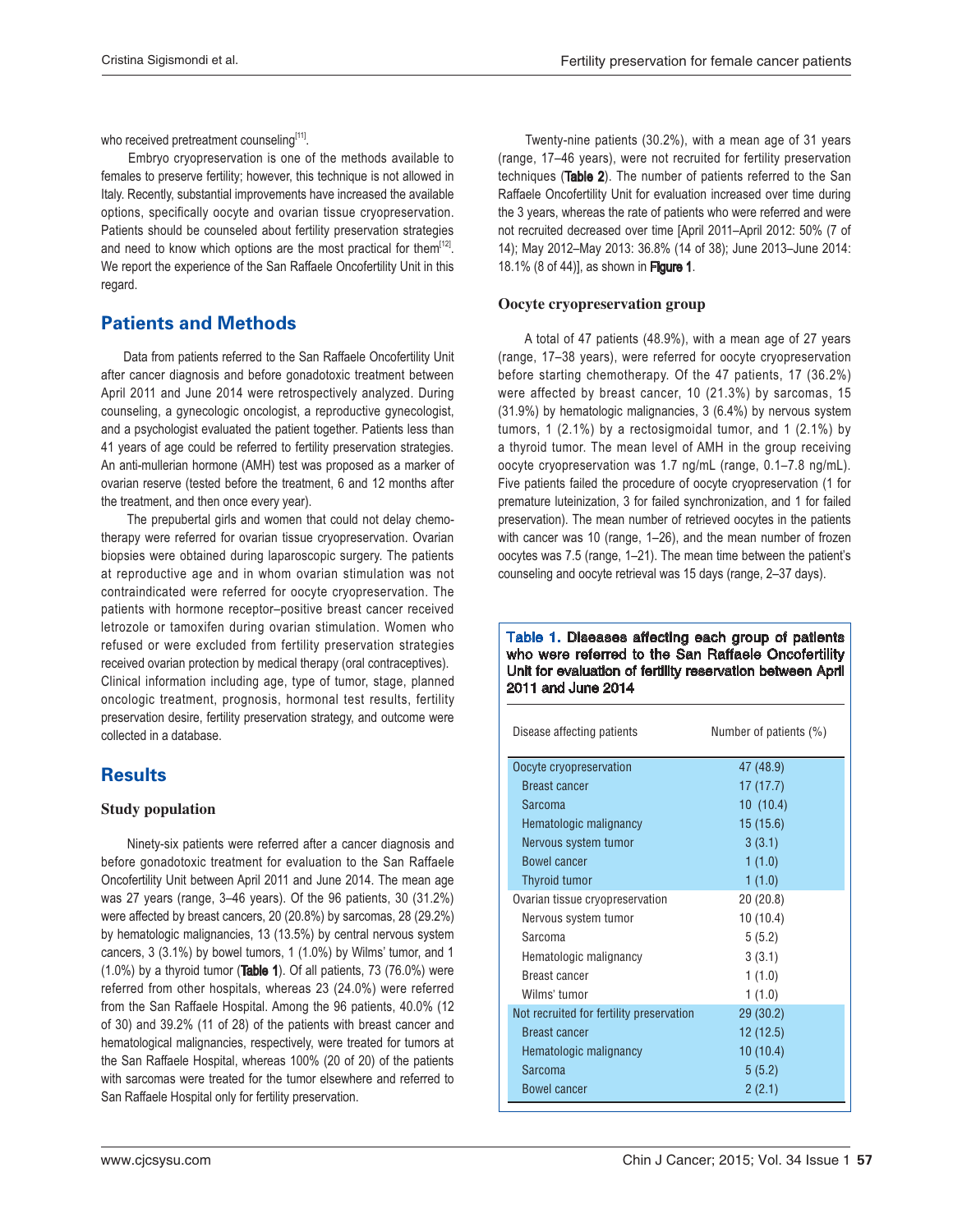#### Table 2. The reasons why 29 patients were not recruited for fertility preservation techniques

| Reason                             | Number of patients (%) |
|------------------------------------|------------------------|
| Patients' choice                   | 10(34.4)               |
| Older age                          | 5(17.2)                |
| Treatment urgency                  | 5(17.2)                |
| Childbearing desire completed      | 3(10.3)                |
| Religious reasons                  | 2(6.8)                 |
| Tumor progression                  | 1(3.4)                 |
| Anesthesiological contraindication | 1(3.4)                 |
| Cost                               | 1(3.4)                 |
| Distance from home                 | 1(3.4)                 |



#### Figure 1. The patients referred to the San Raffaele Hospital Oncofertility Unit between April 2011 and June 2014. The number of patients referred for evaluation increased while the rate of patients who were not recruited for fertility preservation decreased over time.

#### Ovarian tissue cryopreservation group

 Twenty patients (20.8%), with a mean age of 15 years (range, 3–33 years), were referred for ovarian tissue cryopreservation. Of the 20 patients, 10 (50%) were affected by nervous system tumors, 5 (25.0%) by sarcomas, 1 (5.0%) by breast cancer, 1 (5.0%) by Wilms' tumor, and 3 (15.0%) by hematologic malignancies. The mean time from the laparoscopic surgery to the beginning of chemotherapy or radiotherapy was 4 days (range, 2–10 days).

## **Discussion**

 Advancements in cancer diagnosis and treatment have a significant impact on cancer survival rates. Therefore, quality-of-life issues, such as fertility preservation, have become paramount in the lives of reproductive-age women who are battling malignancies and an integral component in cancer management. Moreover, women are increasingly postponing childbearing to later in life for social or financial reasons, and the incidence of most cancers increases with age.

 In female patients, the risk of menopause-related complication and infertility at a young age due to cancer treatment may be devastating and be considered a loss of their essential femininity $13$ . A recent study showed that undergoing fertility preservation improves the patients' subjective experience of cancer treatments<sup>[14]</sup>. However, only a small fraction of patients at risk of premature ovarian failure are referred to specialists to discuss fertility preservation options. Studies have shown that oncologists infrequently discuss fertility preservation options with their patients or refer their patients to infertility specialists $[8,15,16]$ . The priority of the oncologists is to treat the malignancy, and they are reluctant to introduce this issue that could add stress to the patients, especially if the prognosis is uncertain. The patients themselves may be very hesitant to delay treatment for any reason.

 Recent research on young adult female cancer survivors indicates that there are many barriers to fertility preservation $<sup>[17]</sup>$ . In particular,</sup> a significantly higher prevalence of high decisional conflict was observed in participants who were not referred for fertility consultation and in participants who reported that the cost of fertility preservation services was prohibitive<sup>[18]</sup>. Moreover, religious, cultural, and ethical barriers may prevent fertility preservation options from being discussed with the patients. In addition to those factors, for many physicians there is a lack of training in fertility-sparing procedures or awareness of the new emerging options for fertility preservation<sup>[19]</sup>.

 Oncofertility is a new interdisciplinary field that involves gynecologic oncologists, reproductive medicine gynecologists, biologists, general oncologists, psychologists, and endocrinologists in a common objective to provide fertility preservation options for cancer patients $[20,21]$ . In this study, we reported our 3-year experience of fertility preservation at the San Raffaele Hospital. Several meetings in hospitals have been organized to explain fertility preservation strategies, the selection criteria, and the role of the Oncofertility Unit at our hospital. The number of patients referred to our Oncofertility Unit for evaluation has increased over time. More interestingly, the number of patients who were not referred for fertility preservation technique decreased over time, showing an improvement in referrals to the Oncofertility Unit and in the patients' counseling and understanding. The higher rate of oncofertility procedures since the beginning of our experience is most likely linked to both more appropriate referrals and more directive counseling.

 The cooperation between specialists is important to evaluate the best option for the patients. The diagnosis of cancer in a young woman represents a reproductive urgency: the first evaluation should be dispatched in a few days, possibly one day. A short waiting time helps to overcome the patients' fear of delaying treatment, which is the first cause of rejection of fertility preservation techniques. Oocyte cryopreservation is an option if chemotherapy can be delayed, giving patients with cancer the hope of a successful pregnancy when they have overcome their disease. This method required 2–6 weeks of ovarian stimulation depending on the menstrual phase. Fortunately, newer random-start stimulation protocols can be initiated in the follicular or luteal phase, reducing the length of time to oocyte retrieval and minimizing treatment delay $^{[22]}$ .

In this study, these young women exhibited a weaker response to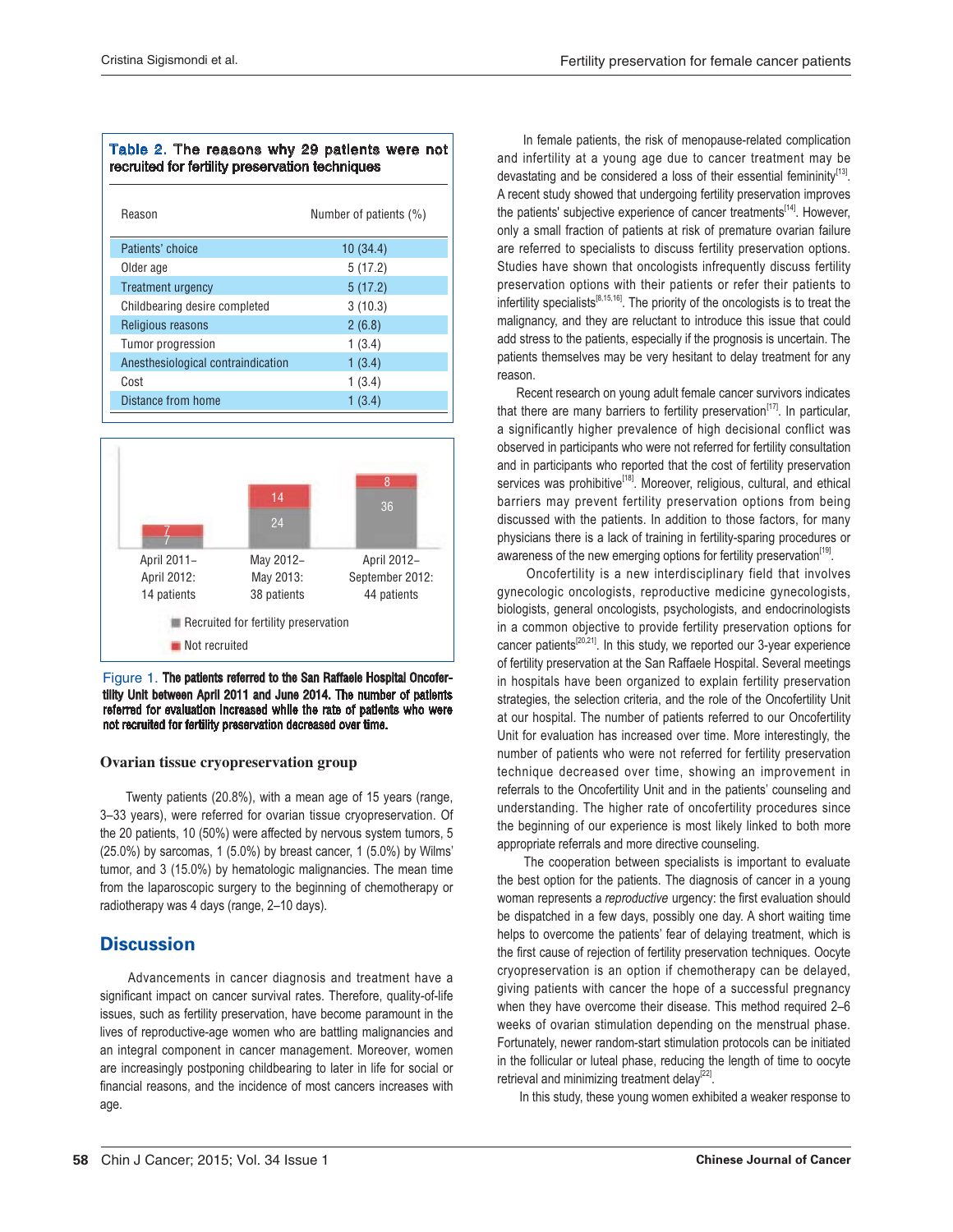controlled ovarian stimulation than expected for their age (a mean of 7.5 cryopreserved oocytes), showing a possible adverse association between the disease and the response to ovarian stimulation. In a recent meta-analysis conducted on 7 retrospective studies, women with malignancies had fewer total oocytes retrieved after controlled ovarian stimulation for fertility preservation compared with healthy age-matched patients (11.7  $\pm$  7.5 versus 13.5  $\pm$  8.4, P = 0.002)<sup>[23]</sup>.

 So far, 30 term pregnancies have been reported after reimplantation of cryopreserved ovarian tissue<sup>[24]</sup>. Although still considered experimental, ovarian tissue banking is indicated when there is no time to delay for chemotherapy or for prepubertal girls. Using minimally invasive techniques, a small amount of cortical ovarian tissue is retrieved, frozen, and preserved for future use $^{[25]}$ .

 For our patients who were referred for oocyte cryopreservation, the mean time from the counseling for oocyte cryopreservation to oocyte retrieval was 15 days; for patients referred for ovarian tissue preservation, the mean time from surgery for ovarian biopsy to the beginning of radiotherapy/chemotherapy was only 4 days. The fertility preservation treatment does not affect the oncologic treatment, and this aspect should be stressed during the counseling. Patients who refuse or are excluded from fertility preservation strategies received ovarian protection by medical therapy. Controversy exists regarding benefit of gonadotrophin-releasing hormone agonist (GnRH-a) or combined oral contraceptives administered at the time of cancer therapy in preventing premature ovarian failure in women, and the available data from both human and animal studies have been mixed. However, more evidence is necessary to offer the routine use of GnRH-a for women as a plan for gonadotoxic therapy<sup>[26]</sup>. We offer oral contraceptives because of the psychological role: women do not

# **References**

- [1] Siegel R, Naishadham D, Jemal A. Cancer statistics, 2013. CA Cancer J Clin, 2013,63:11-30.
- [2] Bedoschi G, Oktay K. Current approach to fertility preservation by embryo cryopreservation. Fertil Steril, 2013,99:1496-502.
- [3] Iorio R, Castellucci A, Ventriglia G, et al. Ovarian toxicity: from environmental exposure to chemotherapy. Curr Pharm Des, 2014,20:5388-4397.
- [4] Letourneau J, Chan SW, Rosen MP. Accelerating ovarian age: cancer treatment in the premenopausal woman. Semin Reprod Med, 2013,31:462-468.
- [5] Nangia AK, Krieg SA, Kim SS. Clinical guidelines for sperm cryopreservation in cancer patients. Fertil Steril, 2013,100:1203-1209
- [6] Schover LR, Brey K, Lichtin A, et al. Oncologists' attitudes and practices regarding banking sperm before cancer treatment. J Clin Oncol, 2002, 20:1890-1897.
- [7] Yeomanson DJ, Morgan S, Pacey AA. Discussing fertility preservation at the time of cancer diagnosis: dissatisfaction of young females. Pediatr Blood Cancer, 2013,60:1996-2000.
- [8] Bastings L, Baysal O, Beerendonk CC, et al. Referral for fertility preservation counselling in femalecancerpatients. Hum Reprod, 2014.29:2228-2237.
- [9] Linkeviciute A, Boniolo G, Chiavari L, et al. Fertility preservation

experience amenorrhea or hormonal deficit and avoid pregnancies during oncologic treatment.

 Fertility preservation in the setting of cancer can positively influence a patient's overall feeling of wellbeing by reducing the stress  $\overline{\phantom{a}}$  $\overline{\phantom{a}}$ of potential fertility loss. An effective multidisciplinary team ensures that fertility preservation is accomplished efficiently and safely while optimizing the time from consultation to treatment; moreover, fertility preservation strategies could be evaluated even after the end of the treatment in patients at risk of premature ovarian failure. Recently, we have reported oocyte cryopreservation as an option in the unique setting of patients affected by malignant ovarian germ cell tumors after the end of treatment<sup>[27]</sup>.

### Conclusions

 Advances in cancer treatment allow women to be cured and live longer. A discussion on reproductive options and the results of fertility outcomes in cancer patients should form an integral part of the pretreatment counseling process for cancer patients. A multidisciplinary approach and network between treating oncologists, reproductive gynecologists, and additional support professionals is essential to present the most updated information in the decisionmaking process and for prompt referrals and treatment. Although not all patients will be referred for fertility preservation strategies, all women should be counseled about available options and have the opportunity to exercise their reproductive choice.

Received: 2014-11-11; accepted: 2014-11-25.

in cancer patients: the global framework. Cancer Treat Rev. 2014.40:1019-1027.

- [10] Donnez J, Dolmans MM. Fertility preservation in women. Nat Rev Endocrinol, 2013,9:735-749.
- [11] Lavery S, Tsiligiannis S, Carby A. Reproductive options for female cancer patients: balancing hope and realistic expectation. Curr Opin Oncol, 2014,26:501-507.
- [12] Ethics Committee of American Society for Reproductive Medicine. Fertility preservation and reproduction in patients facing gonadotoxic therapies: a committee opinion. Fertil Steril, 2013, 100: 1224 - 1231.
- [13] Kim CH, Jeon GH. Fertility preservation in female cancer patients. ISRN Obstet Gynecol, 2012,2012:807302.
- [14] Trèves R1, Grynberg M, Parco SI, et al. Female fertility preservation in cancer patients: an instrumental tool for the envisioning a postdisease life. Future Oncol, 2014, 10:969-974.
- [15] Rodriguez-Wallberg KA, Oktay K. Fertility preservation medicine: options for young adults and children with cancer. J Pediatr Hematol Oncol, 2010,32:390-396.
- [16] Letourneau JM, Ebbel EE, Katz PP, et al. Pretreatment fertility counseling and fertility preservation improve quality of life in reproductive age women with cancer. Cancer, 2012,118:1710-1717.